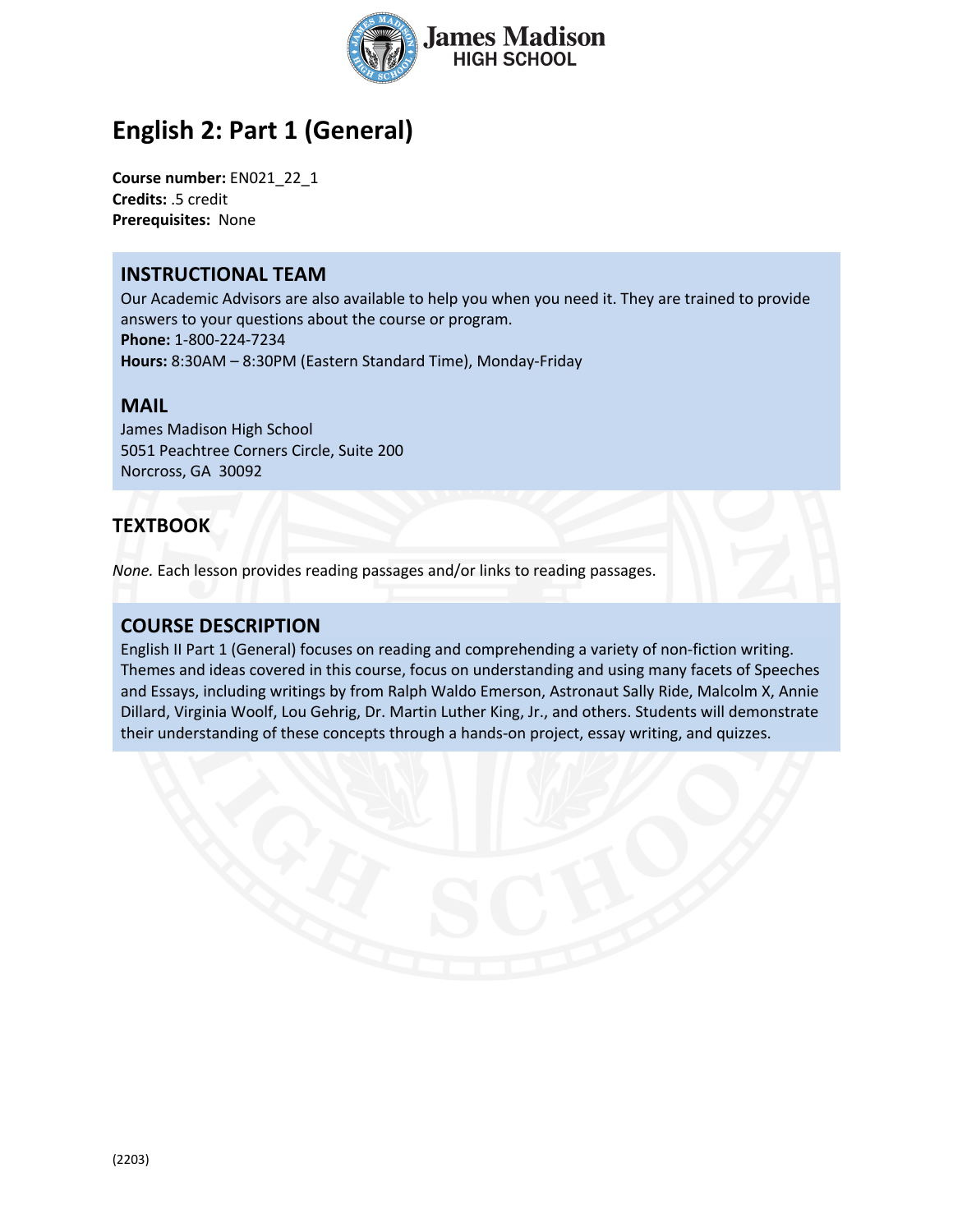

# **LEARNING OBJECTIVES**

After completing English 2: Part 1 (General), students will be able to:

- Analyze the author's purpose, point-of-view, and style in non-fiction writing
- Identify and analyze different types of non-fiction essays
- Identify and analyze various types of speeches
- Use rhetorical devices to create a persuasive argument
- Write a 3-paragraph essay analyzing an exemplary speech

| <b>LESSONS</b>              | <b>TOPICS</b>                     |
|-----------------------------|-----------------------------------|
| Lesson 1: Elements of       | Author's purpose                  |
| <b>Speeches and Essays</b>  | Central ideas                     |
|                             | Point of view                     |
|                             | Text structure                    |
|                             | Author's style                    |
|                             | <b>Rhetorical devices</b>         |
| Lesson 2: Literary          | <b>Expository essays</b>          |
| <b>Nonfiction: Types of</b> | Narrative essays                  |
| <b>Essays</b>               | Descriptive essays                |
|                             | Persuasive/argumentative essays   |
| Lesson 3: Literary          | Persuasive/argumentative speeches |
| <b>Nonfiction: Types of</b> | <b>Rhetorical devices</b>         |
| <b>Speeches</b>             | Informative speeches              |
|                             | Special occasion speeches         |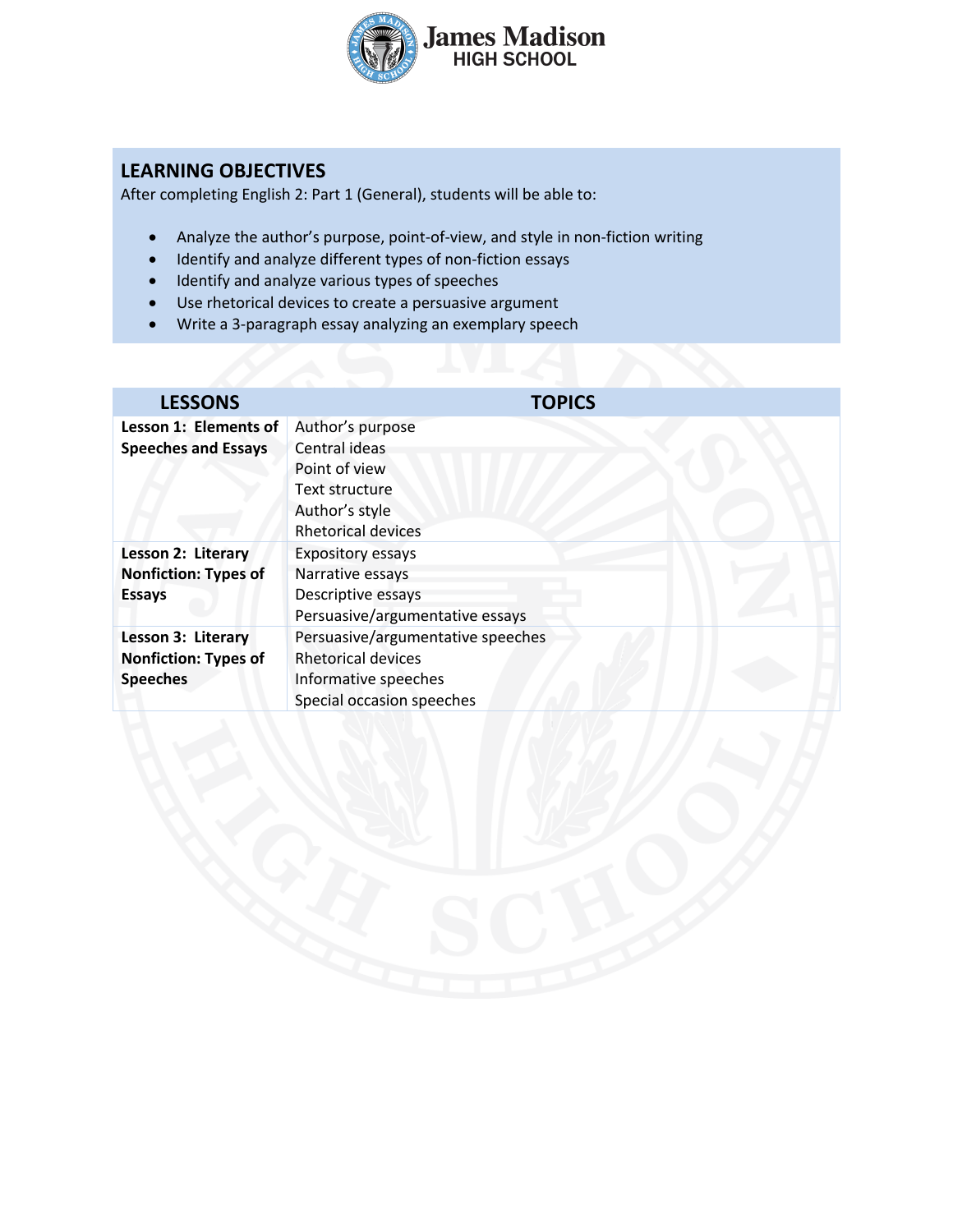

### **GRADING**

The following point totals correspond to the following grades:

| <b>POINTS</b> | <b>GRADE</b> |
|---------------|--------------|
|               |              |

| 100-90   | А  |
|----------|----|
| 89-80    | B. |
| 79-70    | C  |
| 65-69    | D  |
| Below 65 | F  |

**James Madison High School allows 2 attempts on exams. If a student is not satisfied with his/her score on the 1st attempt, an exam may be resubmitted. The 2nd attempt is not required as long as the final course average is above 65%. The higher of the 2 attempts will be the score that counts towards the final average.** 

**Exams are timed and once you begin an exam, the timer runs continuously, even if you leave the course. Refer to the exam instructions for the time limit (in most cases 3 hours), but the time limit cannot be spread over multiple days.**

# **GRADE WEIGHT**

| <b>TOPIC</b>                                        | <b>ACTIVITY</b> | <b>PERCENTAGE</b> |
|-----------------------------------------------------|-----------------|-------------------|
| Lesson 1: Elements of Speeches and<br>Essays        | <b>MC Quiz</b>  | 15%               |
| Lesson 2: Literary Nonfiction: Types of<br>Essays   | <b>MC Quiz</b>  | 15%               |
| Lesson 3: Literary Nonfiction: Types of<br>Speeches | <b>MC Quiz</b>  | 15%               |
| <b>Assignment 1: Persuasive Argument</b><br>Project | Assignment      | 15%               |
| <b>Assignment 2: Speech Analysis Essay</b>          | Assignment      | 15%               |
| <b>Midterm Exam</b>                                 | MC Quiz         | 25%               |

### **ACADEMIC AND COURSE POLICIES**

Please see the Academic Policies section in the James Madison High School Catalog for information on Course policies, including the Exam/Assignment Retake Policy, Grading Policy, Academic Honesty Policy, and Student Conduct Policy.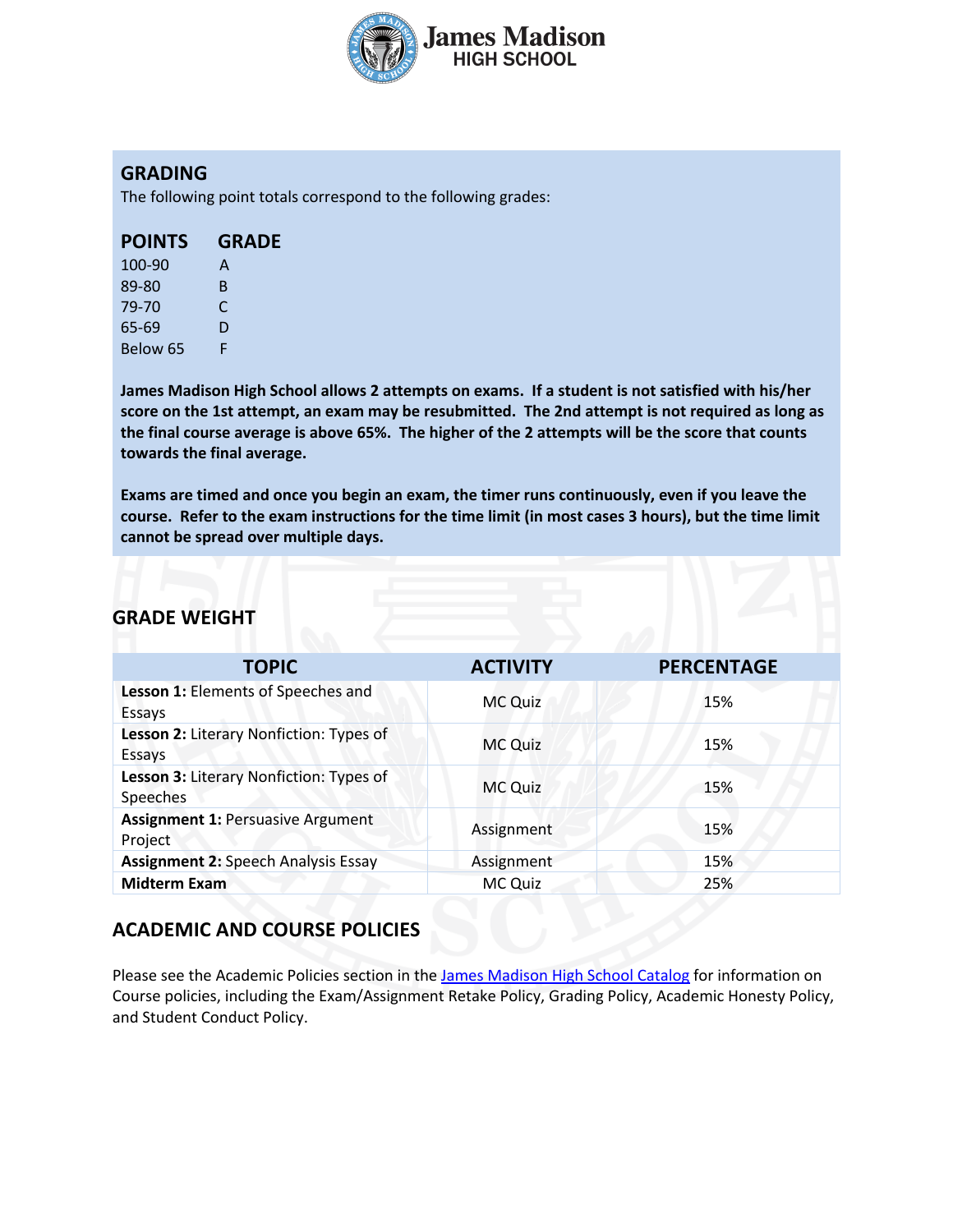

# **English 2: Part 2 (General)**

**Course number:** EN022\_22\_1 **Credits:** .5 credit **Prerequisites:** None

### **INSTRUCTIONAL TEAM**

Our Academic Advisors are also available to help you when you need it. They are trained to provide answers to your questions about the course or program. **Phone:** 1-800-224-7234 **Hours:** 8:30AM – 8:30PM (Eastern Standard Time), Monday-Friday

#### **MAIL**

James Madison High School 5051 Peachtree Corners Circle, Suite 200 Norcross, GA 30092

## **TEXTBOOK**

*None.* Each lesson will provide select reading passages.

### **COURSE DESCRIPTION**

English II (General) is an examination of the genres, writing techniques, themes, and styles associated with fictional literature. Students will be asked to analyze literature and think critically about idea development. Skills developed will be integrated to form a strong foundation in literature, grammar and composition. Students will read a variety of works, including fiction short stories, various types of poetry, and a novel. Authors covered in the text include Jimmy Santiago Baca, Rudyard Kipling, Robert Frost, Alexander Pushkin, John Phillip Santos, Ray Bradbury, D.T. Niane, and The Grimm Brothers, among others.

English II (General) focuses on comprehending complex text, reading and analyzing poetry, reading fictional texts, learning about the oral interpretation of literary works, analyzing how diction and syntax establish a writer's style, determining central ideas, and identifying elements of plot structure.

Students will learn to develop literary analysis with support from the text, identify and analyze elements of poetry, and reflect on and write about short story elements. Skills are developed through projects as well as multiple-choice exams.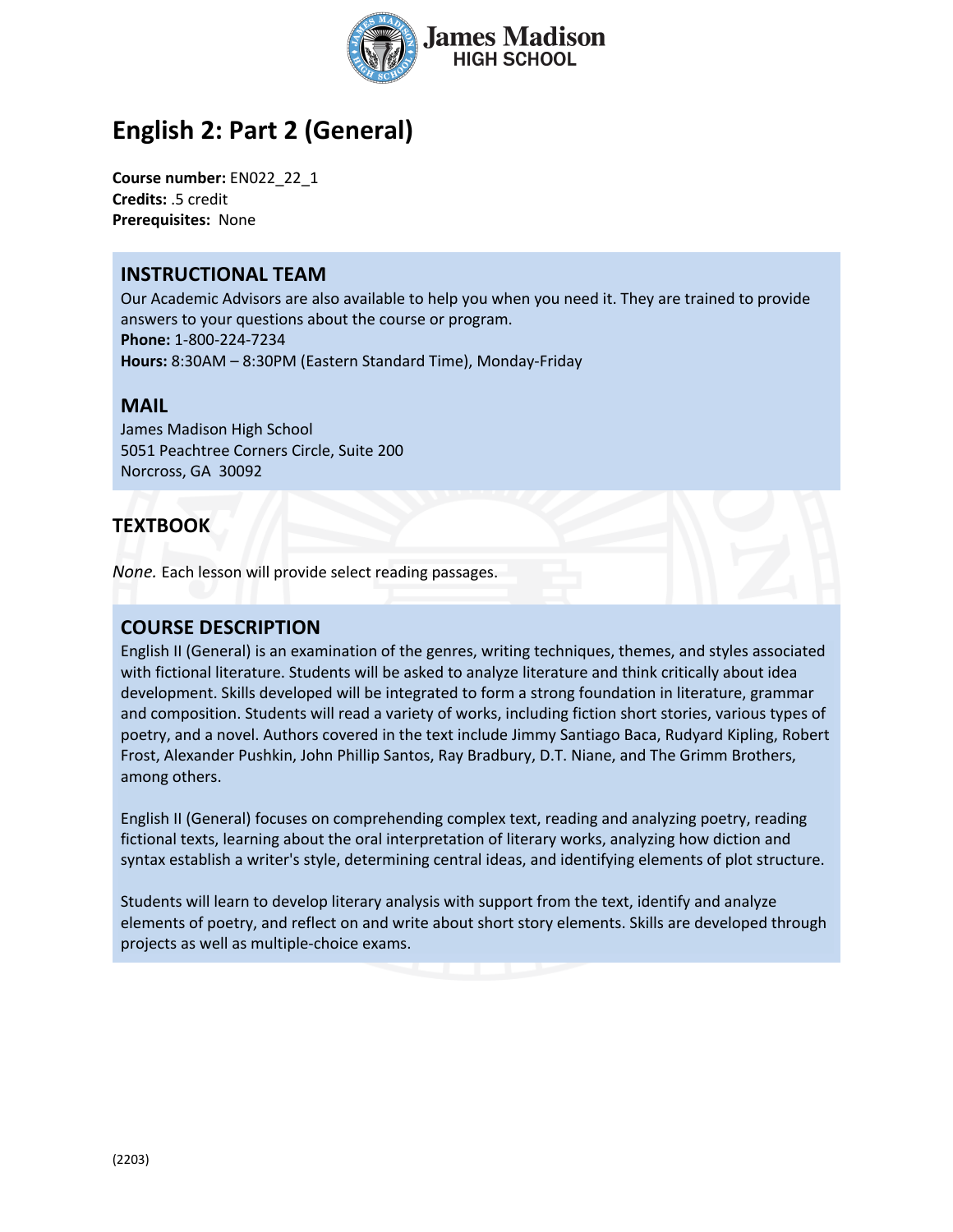

# **LEARNING OBJECTIVES**

After completing English 2: Part 2 (General), students will be able to:

- Identify the elements of poetry, novels, and short stories, as well as theme, central ideas, plot structure and point of view
- Support their analysis by citing textual evidence and making inferences from the text
- Determine a theme or central idea of a text
- Analyze how a theme or central idea develops over the course of a text
- Determine the figurative, connotative, and denotative meanings of words and phrases within a text.

| <b>LESSONS</b>                                                     | <b>TOPICS</b>                                                                                                                                                                                                                                                                                        |
|--------------------------------------------------------------------|------------------------------------------------------------------------------------------------------------------------------------------------------------------------------------------------------------------------------------------------------------------------------------------------------|
| Lesson 1: Poetry                                                   | <b>Elements of Poetry</b><br><b>Identifying the Speaker</b><br><b>Identifying Poetic Forms</b><br>Identifying and Analyzing Figurative Language<br><b>Identifying Sound Devices</b>                                                                                                                  |
| Lesson 2: Fahrenheit<br>451                                        | Select passages from the novel Fahrenheit 451<br><b>Character Development</b><br><b>Cultural Context</b><br><b>Identify and Analyzing Imagery</b><br><b>Identifying Literary Allusions</b><br>Plot Development<br>Theme Development<br><b>Types of Conflict</b><br><b>Utilizing Textual Evidence</b> |
| Lesson 3: Heroes and<br><b>Dreamers in Short</b><br><b>Stories</b> | Oral Tradition Myths and Culture<br>Epics<br>Archetypes<br>Legends<br>Parody<br>Theme                                                                                                                                                                                                                |